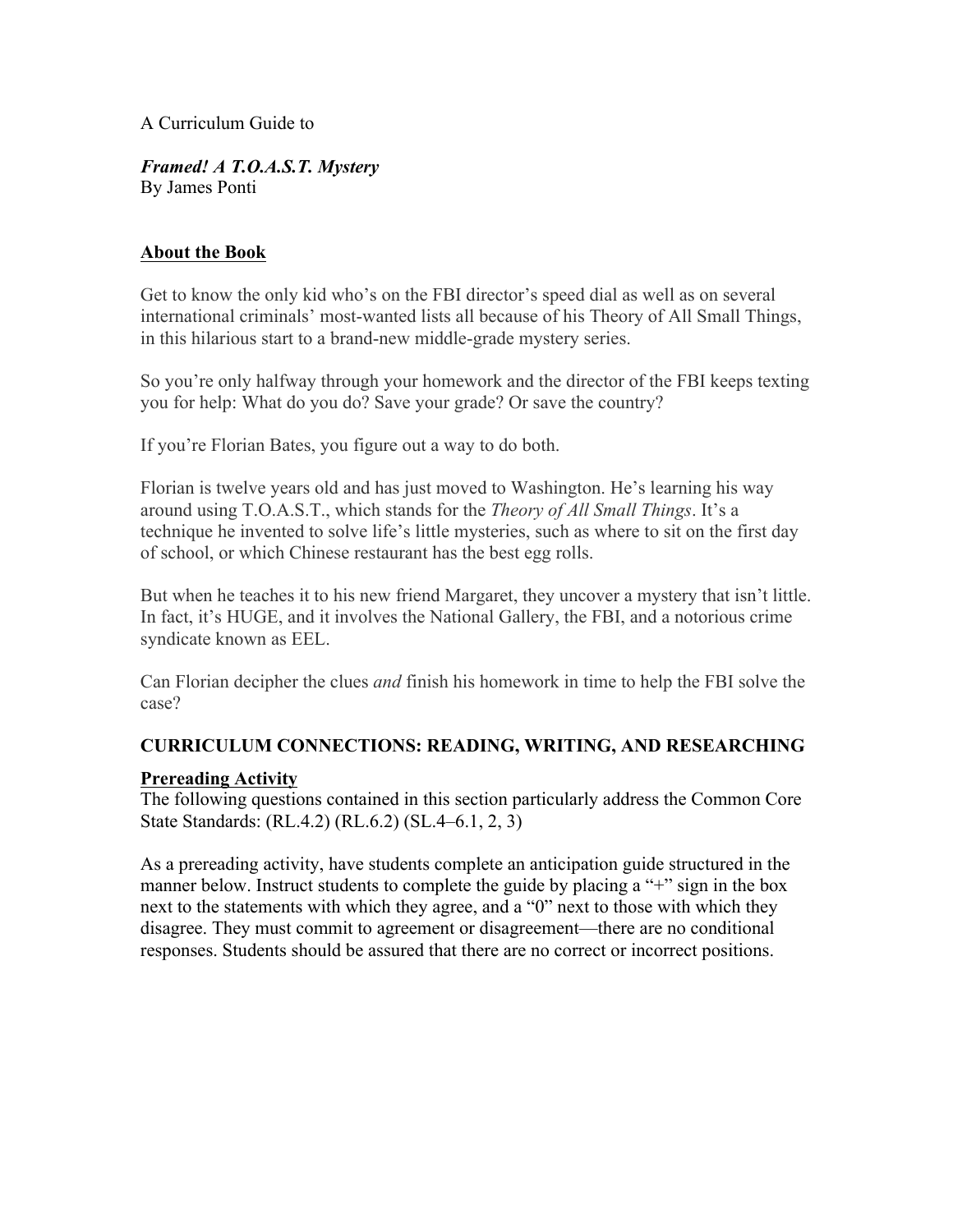| <b>Before</b> | <i><b>After</b></i> | <b>Statements</b>                                                      |
|---------------|---------------------|------------------------------------------------------------------------|
| Reading       | Reading             |                                                                        |
|               |                     | All mysteries are worth solving.                                       |
|               |                     | Adults always know the right way to approach and<br>solve a problem.   |
|               |                     | It is essential to always be completely honest with<br>your friends.   |
|               |                     | When in danger, it is best to play it safe rather than<br>take a risk. |

# *Framed!* **through Writing and Research**

The following questions may be utilized throughout the study of *Framed!* as reflective writing prompts or alternatively, they can be used as targeted questions for class discussion and reflection. The questions contained in this section particularly address the Common Core State Standards: (RL.4.1, 2, 3, 7, 9) (RL.5.1, 2, 3, 4, 7, 9) (RL.6.1, 2, 3)  $(SL.6.1, 2, 3)$   $(W.4–6.4)$ 

1. At the beginning of *Framed*, readers meet Florian, who like most typical seventh graders likes eating pizza and egg rolls, and who is busy with his school's student council and the Scrabble club; yet he also works for the FBI. In what ways is learning that Florian's life is both typical and atypical interesting to you? What do you predict will be the most unusual parts of his life?

2. Florian states, "Technically, they classify me as a 'covert asset.'" What's the benefit for the FBI keeping his work there a secret? Why might the idea of the FBI getting assistance from a twelve-year-old cause them embarrassment?

3. Florian is known for his ability to apply the *Theory of All Small Things* (T.O.A.S.T) to the mysteries he wants to solve. He states, "That's how I read people and places. The idea is that if you add up a bunch of little details, it reveals the larger truth." Do you agree with his evaluation?

4. Florian declares, "I notice things other people don't. My brain's weird that way. It spots details that seem insignificant and snaps them together like puzzle pieces." Do you see his ability to think differently as an asset? Why or why not? Can you think of anyone in your world that also thinks differently?

5. After he shows her how he uses T.O.A.S.T., Margaret asks, "Can you teach me how to do that?" What is it about this ability that makes her desire to be able to apply the theory to the things which she is interested in discovering? From observing how Florian and Margaret use T.O.A.S.T., can you see yourself being interested in learning how to use it to discover more about the people and situations you are interested in?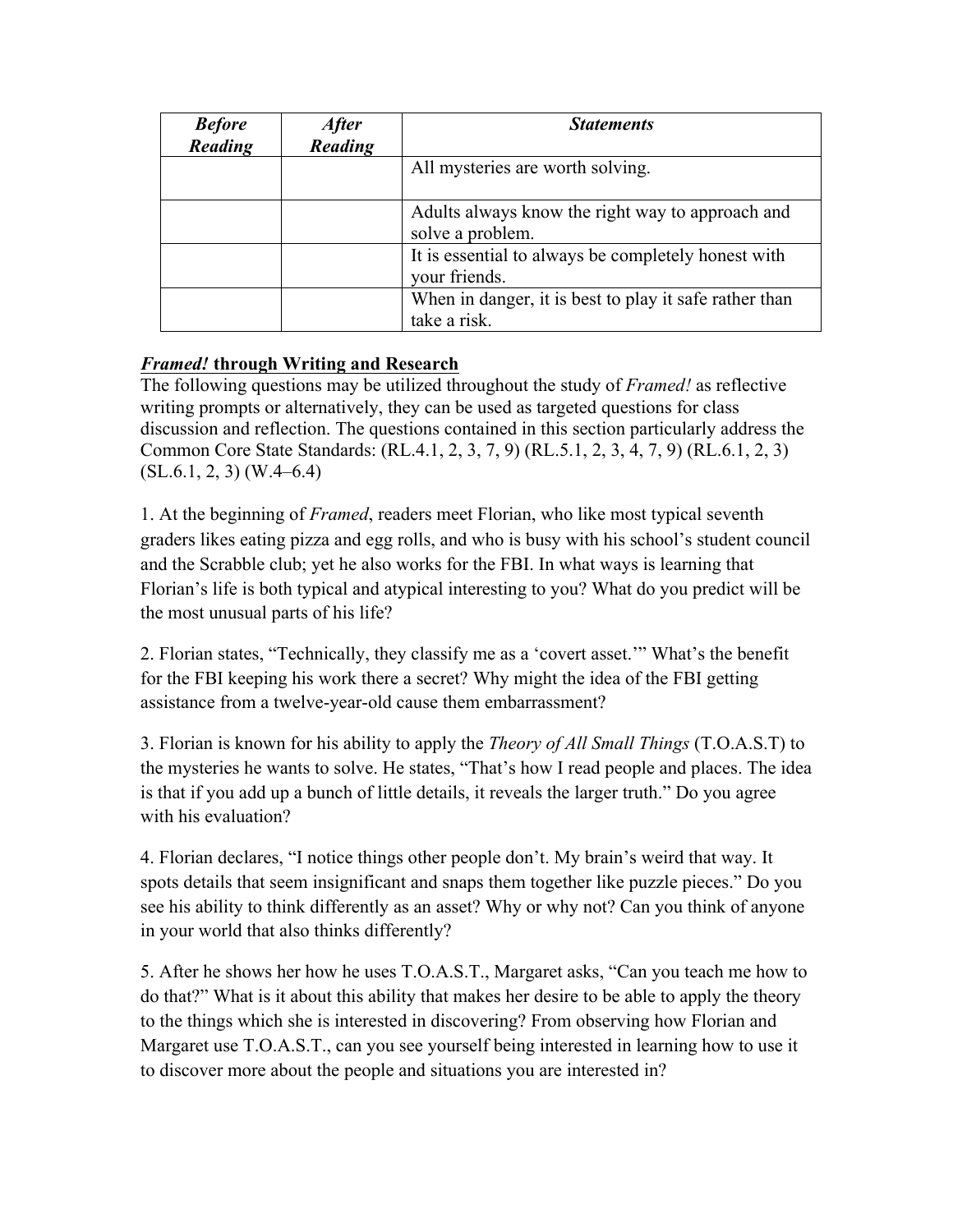6. Describe Florian. What are three things you find most (or least) appealing about him? Is he someone you could see yourself befriending? Why or why not?

7. Margaret tells Florian, "Let me get this straight. You're saying that big things, like everybody believing something, block the important details from view." In what ways do you believe this assessment is accurate? Can you share a personal example from your life where you think this applies?

8. Review the survival steps shared by Florian. To what degree does he appropriately follow these steps? Can you think of anything he should have done differently?

9. Consider what Florian does to impress the FBI enough to choose to have him work for them. In your opinion, do you think adults often underestimate kids? Why is that so?

10. What makes Margaret a fitting friend to Florian? In what ways do her quickly developed T.O.A.S.T. skills make her an incredible asset and companion to him?

11. How does Florian put together the clues to help him initially find the missing four paintings? How does he understand that his work isn't complete?

12. Discuss your understanding of the role of an embassy in another country. Given those parameters, in what ways does Florian put himself and others in danger by his actions?

13. Beyond successfully solving the mystery at the museum, what are the biggest challenges Florian and Margaret have to overcome?

14. How does knowing the identity of Margaret's dad make the relationship between Florian and Margaret challenging? Why do you think he knows he has to keep this secret from her? Do you agree with his decision? Why or why not?

15. Using the phrase, "This is a story about . . . " supply five words to describe *Framed!.* Explain your choices.

## **Extended Writing and Research Connections**

The following activities contained in this section particularly address the Common Core State Standards: (RL.4.1, 2, 3) (RL.5.1, 2, 4) (RL.6.1, 2) (W.4–6.4)

1. In *Framed!,* the National Gallery of Art plays a significant role in the novel. Have students learn more about the history of the museum and the treasures held in the museum's collection. Ask them to learn:

- o When was the museum established and by whom?
- o Where is the museum located? Is the current location the original one?
- o How is the museum funded?
- o Who makes the decisions regarding the collection?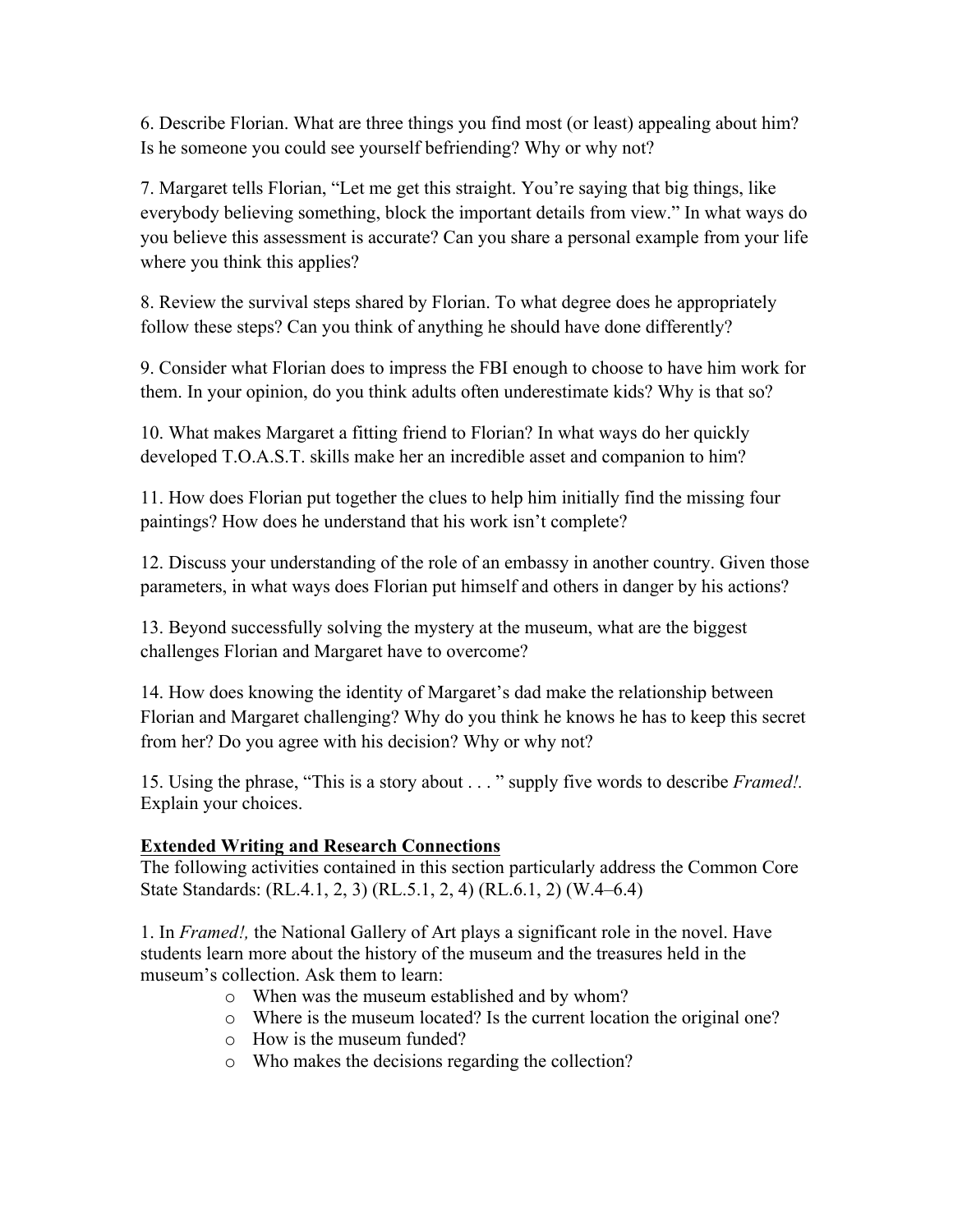After gathering that info, have students dig deeper by selecting a personal favorite work of art and learning the history of their selection. Using a digital tool of their choice, students need to create a product that can be shared with classmates that provides the following information:

- o Name of artwork and artist
- o Brief overview of the artwork, including information about artist, creation date, style, historical significance, when it was added to the collection at the National Gallery
- o What is it specifically about this work of art that appeals to them?

2. Throughout *Framed!,* readers learn about the FBI and their work in investigating art crimes here in the United States. The FBI is one of the world's largest police organizations. Using the following link, **https://www.fbi.gov/aboutus/investigate/vc\_majorthefts/arttheft**, have students research the role of the FBI in investigating the theft of cultural objects and create a digital report about their findings. Have them consider the following:

- o What is the primary function of the FBI in the United States?
- o What types of investigative campaigns does this organization undertake?
- o Using the FBI resources available online, what are some of the most recent thefts of art?
- o What are the criteria for working as an FBI agent?
- o What other types of crime does the organization investigate?
- o What other agencies have dedicated departments that investigate art crime?

3. Throughout *Framed!,* readers are introduced to a number of significant artists whose work is celebrated throughout the world. Ask students to explore one of the many artists they learn about in the novel. Selections could include (but aren't limited to) Van Gogh, Gauguin, Renoir, Monet, and Degas. Using a digital tool of their choice, students need to create a product that can be shared with classmates that provides the following information for their selected artist:

- o Brief bio
- o Style of art
- o What work are they most known for?
- o When and where were they working?
- o What level of success did they have in their lifetime?
- o Is there evidence of their work having an impact on popular culture today?

4. The theft of priceless art is a global crime throughout the world and throughout history. During World War II, the Nazis looted and plundered art from throughout Europe. To teach students more about this dark time in history, have them watch the award-winning documentary, *The Rape of Europa: The Fate of Europe's Treasures in the Third Reich and the Second World War.* This film tells the epic story of the systematic theft, deliberate destruction, and miraculous survival of Europe's art treasures during the Third Reich and World War II. Considering the information learned from the film, have students discuss the following: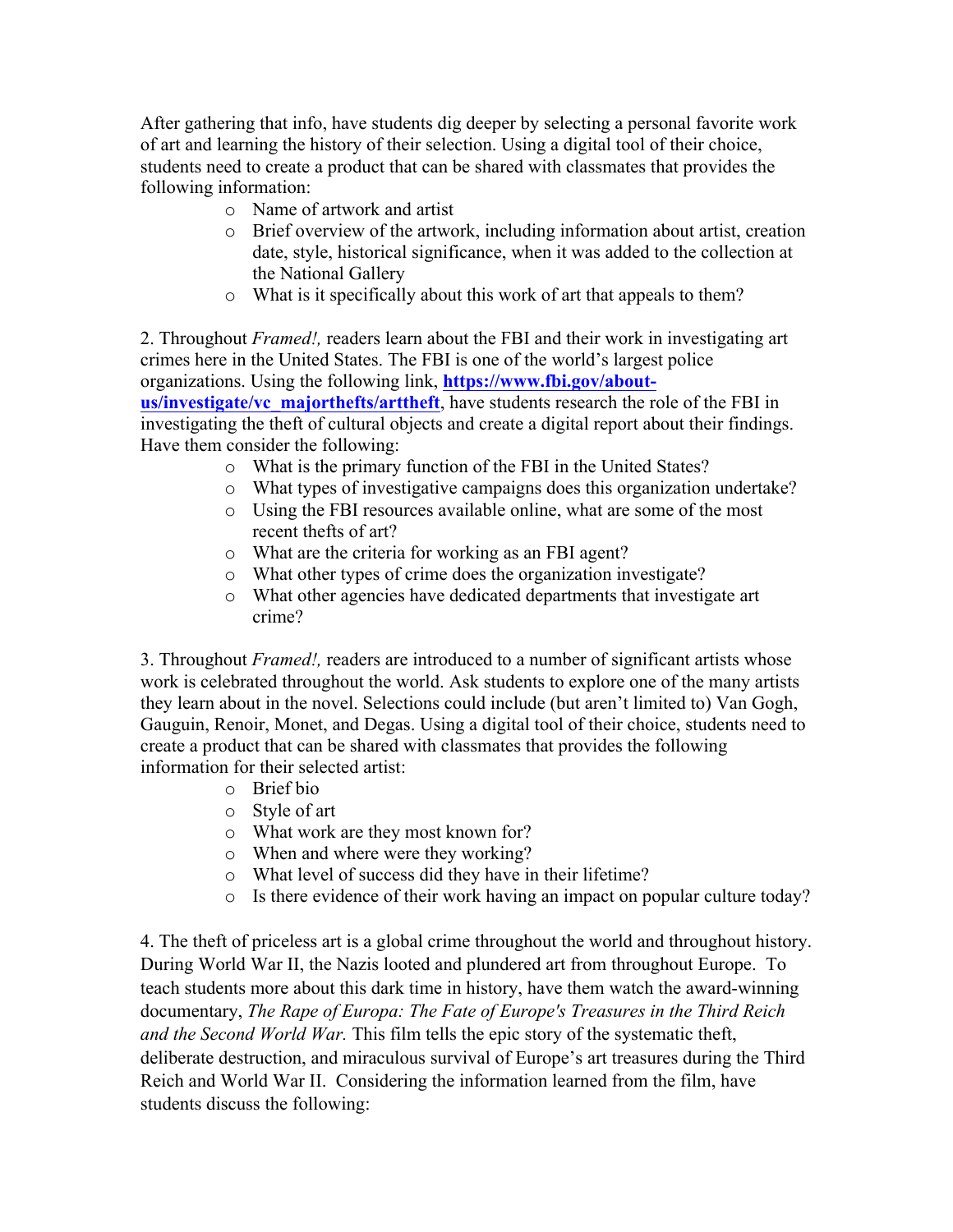- o Were the efforts of the Louvre to protect its art insufficient, sufficient, or excessive in light of the impending fall of France?
- o Why does art have that kind of hold on us? What does it say about mankind that we make that kind of effort to preserve and protect art, as well as keep it as part of our world?

Next, have students read the *Time* Magazine article, "The Spoils of War: Looted Art" http://www.time.com/time/magazine/article/0,9171,1719935,00.html. Considering the role of art as a national treasure, have students participate in a discussion that focuses on the idea of who is the rightful owner of art.

5. Throughout history, a number of notable art heists have been planned and executed. Have students select one of the following museums or cultural centers and research the history of stolen art or looting that has occurred at the institution.

- o Isabella Stewart Gardner Museum, Boston, Massachusetts
- o The Louvre, Paris, France
- o Munch Museum, Oslo, Norway
- o National Gallery of Art, Washington DC, United States
- o Buehrle Collection, Zurich, Switzerland
- o Van Gogh Museum, Amsterdam, Holland
- o National Museum of Anthropology, Mexico City, Mexico
- o Nationalmuseum, Stockholm, Sweden
- o National Museum of Iraq, Baghdad, Iraq

After gathering information, have them create an informative presentation to be shared with their classmates that includes specific information about the heist, images of items taken and their value, and whether the items were recovered.

### **Considering** *Framed!* **through Literary Elements Analysis**

The following activities contained in this section particularly address the Common Core State Standards: (RL.4–6.1, 2, 3) (SL.4–6.1, 2, 3) (W.4–6.4)

Use the following activities to allow students to show their understanding of various literary elements in the novel.

### **Thematic Connections**

Making thematic connections: consider the following themes of *Framed!*: friendship, loyalty, courage, and perseverance. Select one of the themes and find examples from the book that helps support this theme. Create a sample Life Lesson Chart using the model at: http://www.readwritethink.org/lesson\_images/lesson826/chart.pdf.

## **Making Meaning by Exploring Setting**

Consider the variety of settings for *Framed!*: Why is each of these places important to the development of Florian or Margaret? Using the descriptions provided in the novel,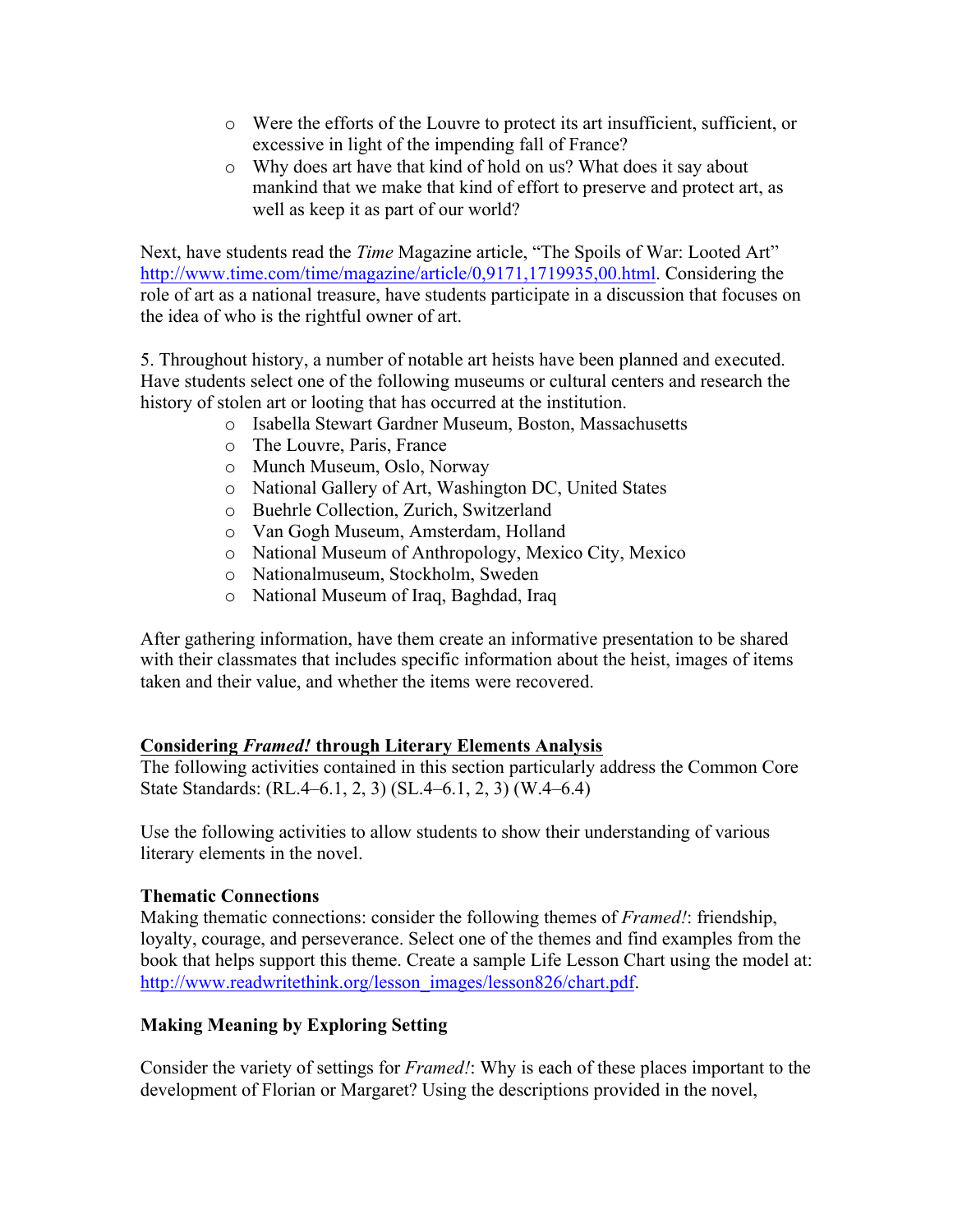illustrate the three places you believe to be most important to his/her story. In addition to the illustrations, include a short explanation of the significance of each, and why you believe it is important.

#### **Considering Character—Create an "I AM" Poem or a Biopoem**

The purpose of this strategy is to help students demonstrate knowledge of a character in *Framed!* by following written prompts to complete a poem about the individual. Students can be given the prompts to follow on a worksheet, or alternatively, students may create an original slideshow using PowerPoint, Prezi, Movie Maker, or a presentation platform of their choice.

#### "I AM" POEM

#### **FIRST STANZA:**

I am (name the character)

I wonder (something the character is actually curious about) I hear (an imaginary sound the character might hear) I see (an imaginary sight the character might see) I want (something the character truly desires) **SECOND STANZA:**  I pretend (something the character actually pretends to do)

I feel (a feeling about something imaginary)

I touch (an imaginary touch)

I worry (something that really bothers the character)

I cry (something that makes the character very sad)

I am (the first line of the poem repeated)

#### **THIRD STANZA:**

I understand (something the character knows is true)

I say (something that the character believes in)

I dream (something the character might actually dream about)

I try (something the character really makes an effort about)

I hope (something the character actually hopes for)

I am (the first line of the poem repeated)

#### BIOPOEM:

Line 1: First name

Line 2: Three traits that describe the character

Line 3: Relative of

- Line 4: Lover of (three things)
- Line 5: Who feels (three things)
- Line 6: Who needs (three things)
- Line 7: Who fears (three things)
- Line 8: Who gives (three things)
- Line 9: Who would like to see  $(three \ things)$
- Line  $10$ : Resident of
- Line 11: Last name